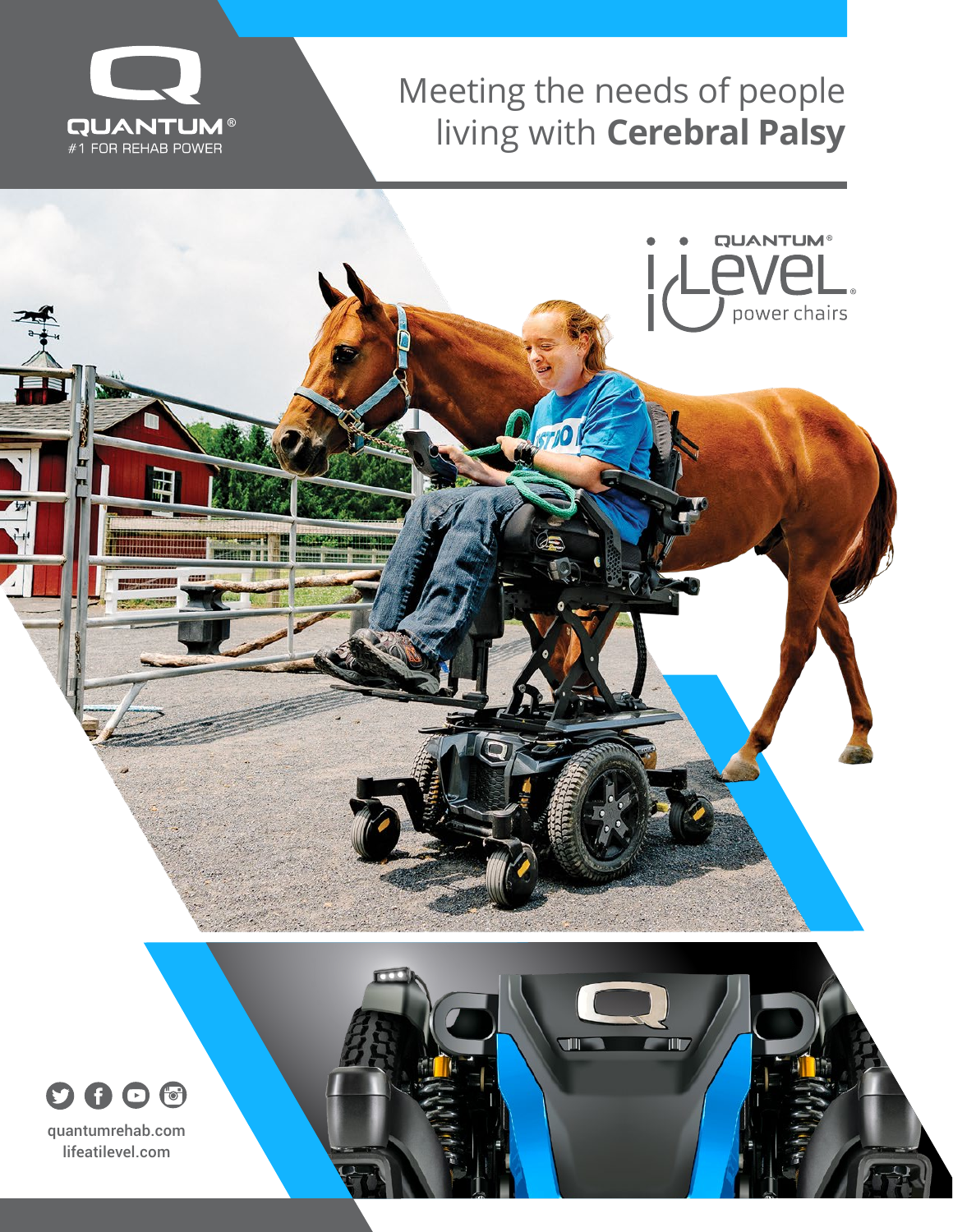# Condition

Cerebral Palsy (CP) is a chronic condition affecting body movements and muscle coordination, usually originating before birth or during infancy and often resulting from trauma or a loss of oxygen to the brain. There are three types of cerebral palsy: spastic, ataxic, and athetoid or dyskinetic.

CP is characterized by an inability to fully control muscles and coordination. Some of the symptoms that can be associated with cerebral palsy are spasticity or muscle spasms, involuntary movements, disturbance in gait (walking) and mobility, sensory integration issues, impairment of sight, hearing, speech and seizures. CP can affect one side of the body (hemiplegia), both legs (diplegia) or all four extremities (tetra or quadriplegia).

### Mobility and Assistive Technology Needs

Depending on the severity of the condition, some clients may not require assistive technology and may only have an affected gait. Others may only require the use of a walker or braces to accomplish independent mobility.

If a power mobility device is required, it is suggested the individual be evaluated early in the development process to promote increased independence and social interaction, along with providing the client with the opportunity to fully explore his/her environment.

The individual should be fitted with a power base that can meet various seating, positioning and electronics needs. An individual may require a power positioning system to help with pressure relief or independent weight shifting. Power seating options available include power tilt, power recline, and power tilt and recline. Additional options include a 12" power adjustable seat lift with iLevel®, power articulating leg rests and a power articulating foot platform.

A customized seating system is an important part of helping a client compensate for asymmetries, managing tone, providing proper stability, support and pressure management. There are also many custom accessories that can be adapted to meet the individual's needs. Optional LED fender lights on the Edge® 3, Edge 3 Stretto™ and Q6 Edge® Z (optional on the Q6 Edge® 2.0 and Q6 Edge® HD) help clients see and be seen.

Often, an individual changes over time due to growth, weight gain or loss, therapeutic and/or medical intervention and the results of aging with a disability. To adapt to these changes, the seating system needs to be modular so the needs of the individual can continue to be met.



TRU-Balance® 3 Power Positioning Systems



#### Stealth® i-Drive®

The i-Drive® is the most advanced wheelchair drive control in the world. The drive control works at a frequency of 16kHz, which provides real time user interface and results in improved driving efficiency, better feedback, smoother control and a more intuitive "feel." Our superior positioning and head control products produce a mechanical framework for the i-Drive technology that offers limitless combinations of head, trunk and cervical positioning options.



LED fender lights Standard on Edge® 3, Edge 3 Stretto™ and Q6 Edge® Z Optional on Q6 Edge® 2.0 and Q6 Edge® HD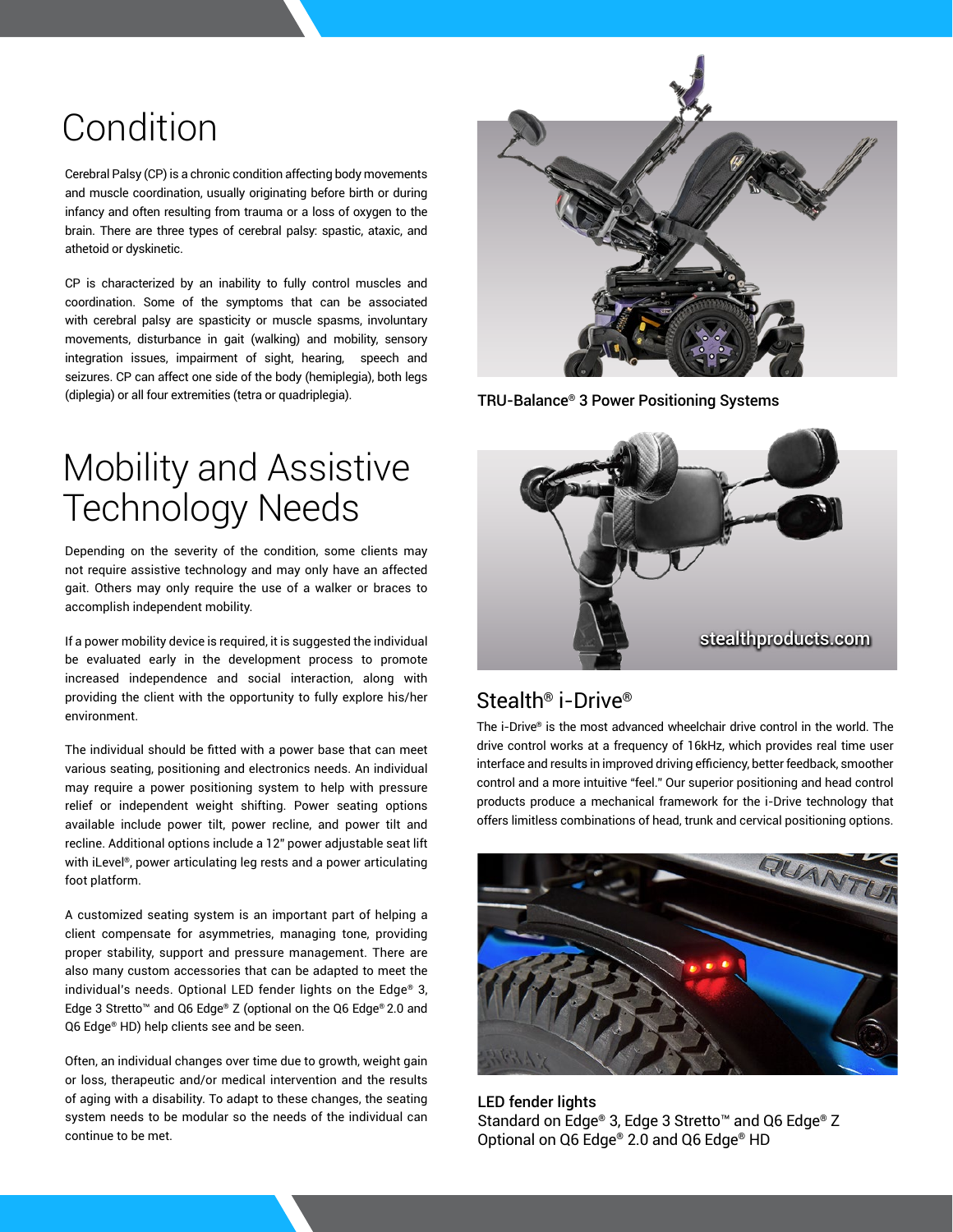

Q-Logic 3 (comes standard with Bluetooth®)



## The Quantum® Solution

Some clients with cerebral palsy who have more advanced mobility needs may benefit from a power base that has the ability to accept full seating and positioning options. These include various specialty drive controls from Stealth Products® such as i-Drive® Alternative Drive Controls.

Available with an array of compatible seating and positioning options, the Edge 3 also offers optional iLevel® Power Adjustable Seat Height, with speeds up to 4.5 mph and 12" elevation, to increase client independence and enhance social interaction.

The Q6 Series also accepts a wide selection of seating and positioning options, and possesses a proven track record of quality, reliability and customer satisfaction. All chairs in the series have the capability to accept expandable electronics.

Many Quantum® Power Chairs have options for clients that are beginning power mobility use at an early age, including the Edge 3 Stretto™. Every other chair is at least 2.5" wider!

The TRU-Balance® 3 Power Tilt provides clients with the option of ordering angle-adjustable towers and adjusting the angle of the back canes to keep optimum comfort and positioning.

TRU-Comfort 2 Seating provides excellent comfort and pressure management in addition to having an aesthetically pleasing look.

Stealth Products® Cushions allow for added stability and support for a client's positioning and provide exceptional envelopment for assistance with pressure management.

In addition, other positioning components can be utilized along with the seat cushion and back rest for greater postural support and tone management.

Q-Logic 3 Advanced Drive Controls are user-friendly and highly customizable. The Q-Logic 3 EX Joystick comes standard with wireless Bluetooth programming through Windows devices and Bluetooth access to computer, tablet and phone functions. Clinic Mode allows for quick setup of multiple input devices during client evaluations and automatically assigns drive modes to input devices. The Q-Logic 3 iAccess features programmable push button and toggle options for customized seating access.

The Q-Logic 3 EX Enhanced Display is equipped with many client benefits including the ability to learn infrared commands so your client can control devices like televisions and X10 technology to further improve independence and Bluetooth wireless mouse emulation. Bluetooth capability enhances learning in the school environment by providing wireless computer access for more independent participation.